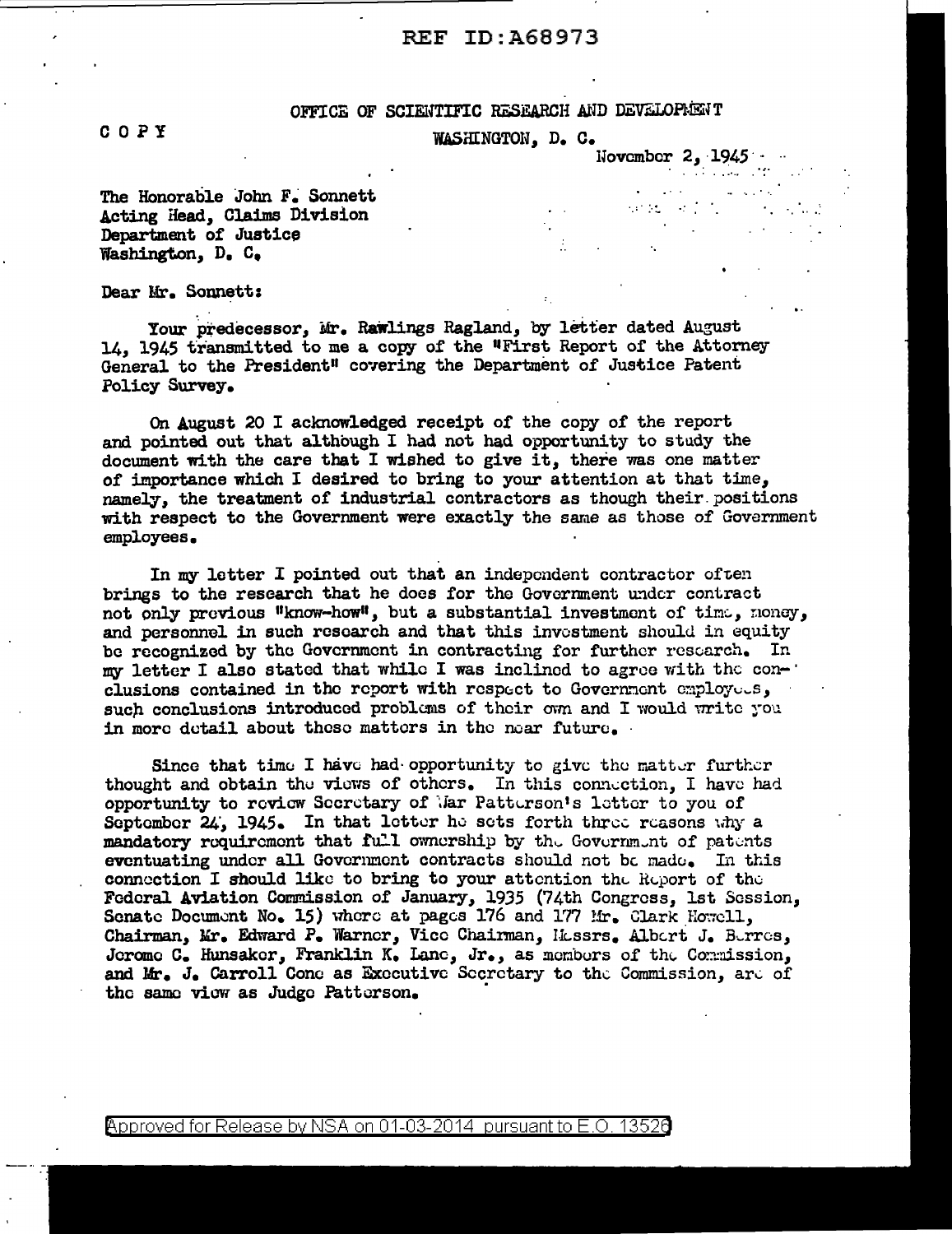I fully agree with Judge Patterson in each of the reasons why contractors should not be required to assign title to their inventions to the Government and add that if such requirement had been in existence in 1940 this Office could not have accomplished the objectives obtained by it in the successful prosecution of the war. The views of the gentlemen mentioned above should not be passed over without serious consideration.

As to the policy to be established for inventions of employees of the Government, the Secretary of War is of the view that they, like development contractors, must be dealt with on the basis of fair dealing in the individual case. He points out that in the experience of the War Department many notable contributions of vital importance to the national defense have been evolved under the practice of leaving commercial rights in the inventor and that this system of incentive may be worth more to all the people than it costs some of them. He then urges in licu of recommonding to the President that these matters be handled by Executive Order, you recommend that they be disposed of by legislation duly introduced before the Congress in view of (1) the great public interest in the natter, (2) the diversity of opinion which has always boon associated with these questions, (3) the fact that such procedure will afford to Government omployees and development contractors an opportunity to present their views to Congress, and  $(4)$  the opinion of the majority of the court in the case of United States v Dubilicr Condenser Corporation, 289 US 178 to the effect that these questions should be handled by legislation rather than by administrative regulation.

I join the Secretary of War in urging that these questions be not disposed of by precipitous Executive Order, but that they be submitted to Congress to the end that it may obtain the views of all interested, and then determine the question by duly enacted legislation.

ċ

Very truly yours.

(Signed) V. Bush V. Bush Diractor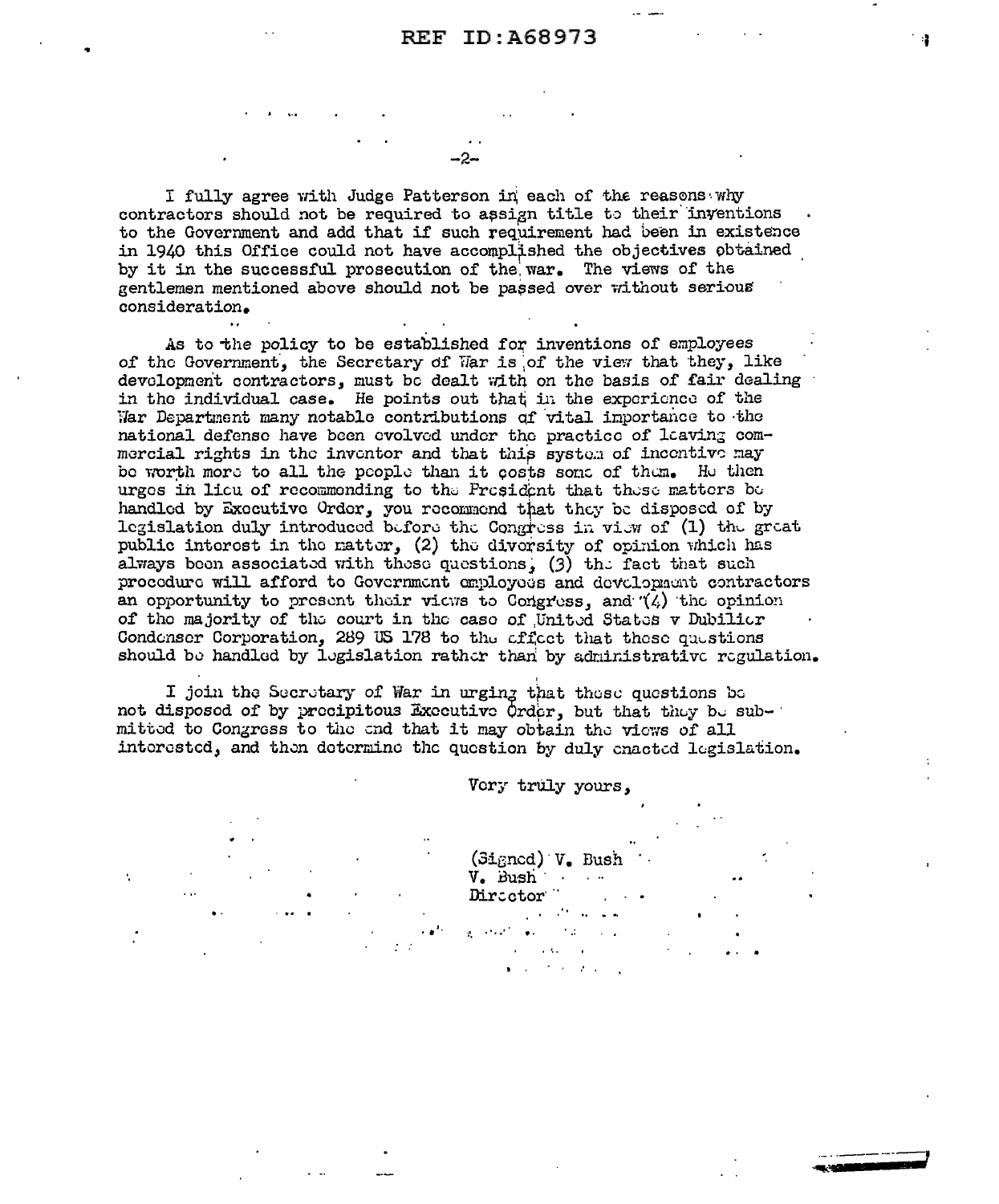# **REF ID:A68973**

COPY

**WAR DEPARTMENT** OFFICE OF THE UNDER SECRETARY WASHINGTON, D. C.

24 September 1945

Honorable John F. Sonnett Acting Head, Claims Division Department of Justice Washington 25, D. C.

Dear Mr. Sonnett;

In his letter to me of August 14, 1945 your predecessor, Mr. Ragland, requested an expression of my views regarding a proposed report which the Attorney General contemplates submitting to the President concerning the patent policies of the Government. The portions of the proposed report which particularly concern the War Department are those which suggest an Executive Order making mandatory the inclusion of certain patent provisions in all development contracts and contracts with Government employees, subject to deviation only upon application in individual cases to an interdepartmental Government Patents Board. These proposed patent provisions provide for an assignment to the Government of all inventions made in the performance of such contracts.

In view of its experience in this field, the War Department would feel compelled strongly to object to your proposed recommendations of an Executive Order of this kind, for reasons which I summarize below. I. believe such an Executive Order would constitute so serious an obstacle to the maintenance of modern and efficient armament in the days to come, that I request that this letter, or a copy thereof, be transmitted to the President with the proposed report if it be determined to make substantially the recommendations to which objection is here taken.

Cortain types of mandatory contract provisions, prescribed by Exocutive Order, have been used during the war, and they have met with substantially uniform accoptance by Government suppliers. Such provisions include the anti-discrimination clause, the warranty against payment of contingent fees, and the like. Such general acceptance of these clauses affords no basis however to believe that the mandatory patent clause you propose would meet with equal, or indeed any, acceptance among Government supplicrs.

A mandatory requirement that full ownership of eventuating patents shall pass to the Government under all development contracts would in effect require such contracts to include not only the purchase of Government rights to use the knowledge achieved, but also the right to authorize others to use it for their private commercial purposes. This would have three important cffects.  $\mathcal{L}$  and  $\mathcal{L}$ the control of the control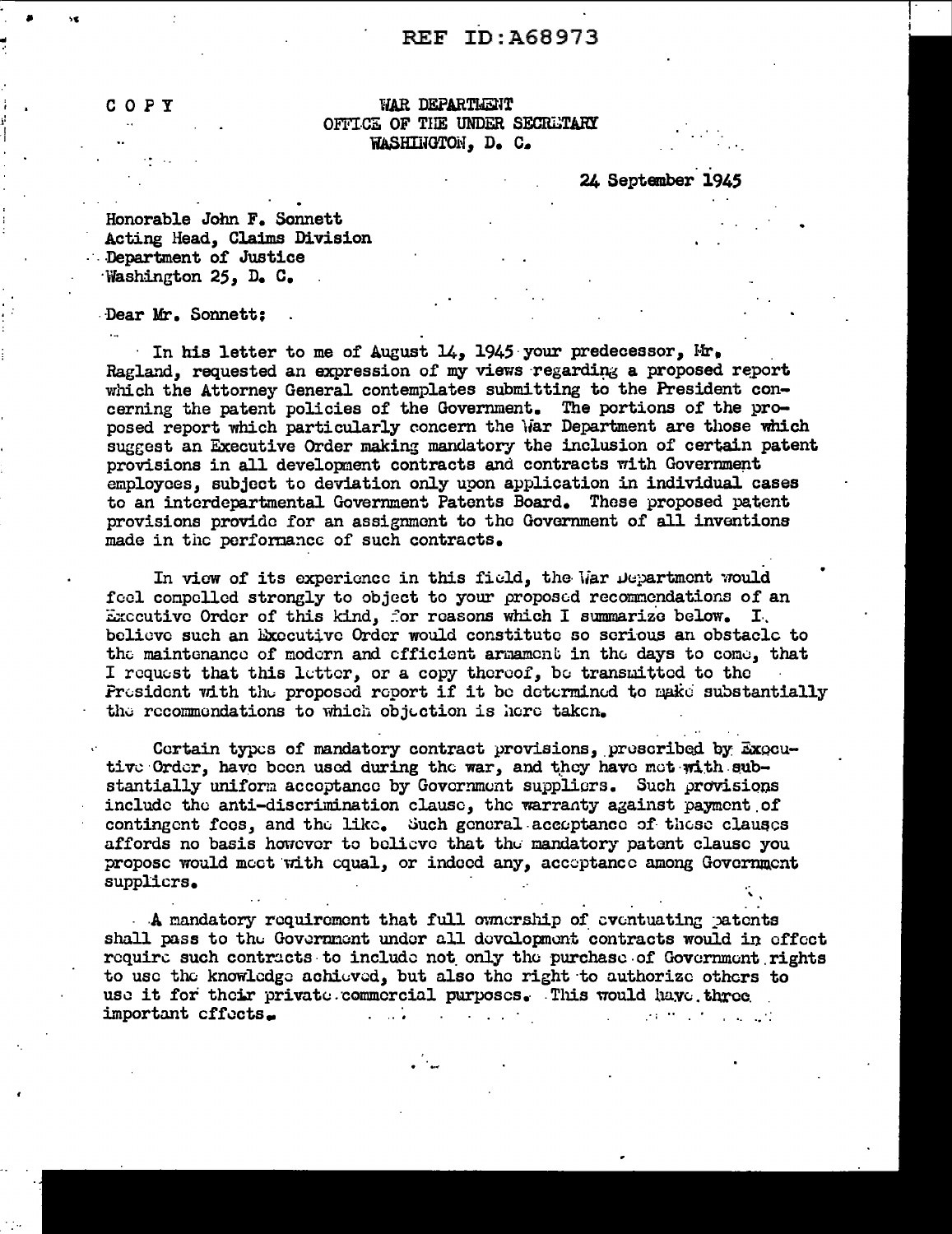First, it would seriously hinder the Government's obtaining contractors able and qualified to undertake a particular research and development project. The Government cannot effectively obtain research or development by compulsion. Preductive research and development result only from the consent and cooperation of the contractor. In most cases the war Department has little choice as to who the research or development contractor shall be. Commonly the selection must be made from a very small group of qualified contractors, a large percentage of which are industrial organizations. which are so qualified because of technical information and knowledge acquired in a competitive commercial market. The wartime experience of the Nar Depatment is that such contractors are unwilling to sell inventions having an actual or potential commercial value to them. The proposed Executive Order is certain to encounter serious resistance from such qualified contractors which would gravely hanper the programs of research and development upon which the cffectivoness of our military establishment in the years to come will chiefly rest.  $\sim 100$ 

Second, it would further narrow the Government's choice in selecting contractors because in numerous cases the scientists employed by industry insist upon retaining all or some part of the commercial rights in inventions made in the performance of their duties. In these instances contractors cannot agree to transfer to the Government inventions made in the performance of a development contract because of restrictive agreements between the contractor and the inventors. The Government has no power to compel such scientists to transfer their rights to the contractor or to the Government. Accordingly, unless the Government is able to purchase such inventions from these scientists at a price which can be justified it will be compolled to let the contract with a less qualified contractor.

Third, it would greatly increase the overall cost of research and development. When the contractor grants to the Government only the royaltyfree right to practice and cause to be practiced for it the inventions made in the performance of the contract, war Department experience has been that the contractor regards fair compensation as consisting of estimated costs of the work to be done, plus a profit thereon. However, when a contractor is called upon to agree to assign to the Government full title to inventions made in the performance of the contract (with the right to license others) the experience and judgment of the War Department indicates that the contractor, faced with the fact that his conacreial competitors will thus be free to use the inventions, will regard fair compensation as including not only the estimated costs of the work, plus a profit thereon, but also an evaluation of all past accumulated experience and know-how entering mato the cork to be done, together with adequate compensation for the loss of exclusive connercial rights. The added cost thus entailed would constitute a substantial drain upon funds appropriated by Congress for research and development in the military establishment and would to that extent curtail research and improvement in aid of the national defense. This result would be a matter of serious concern to the War Department.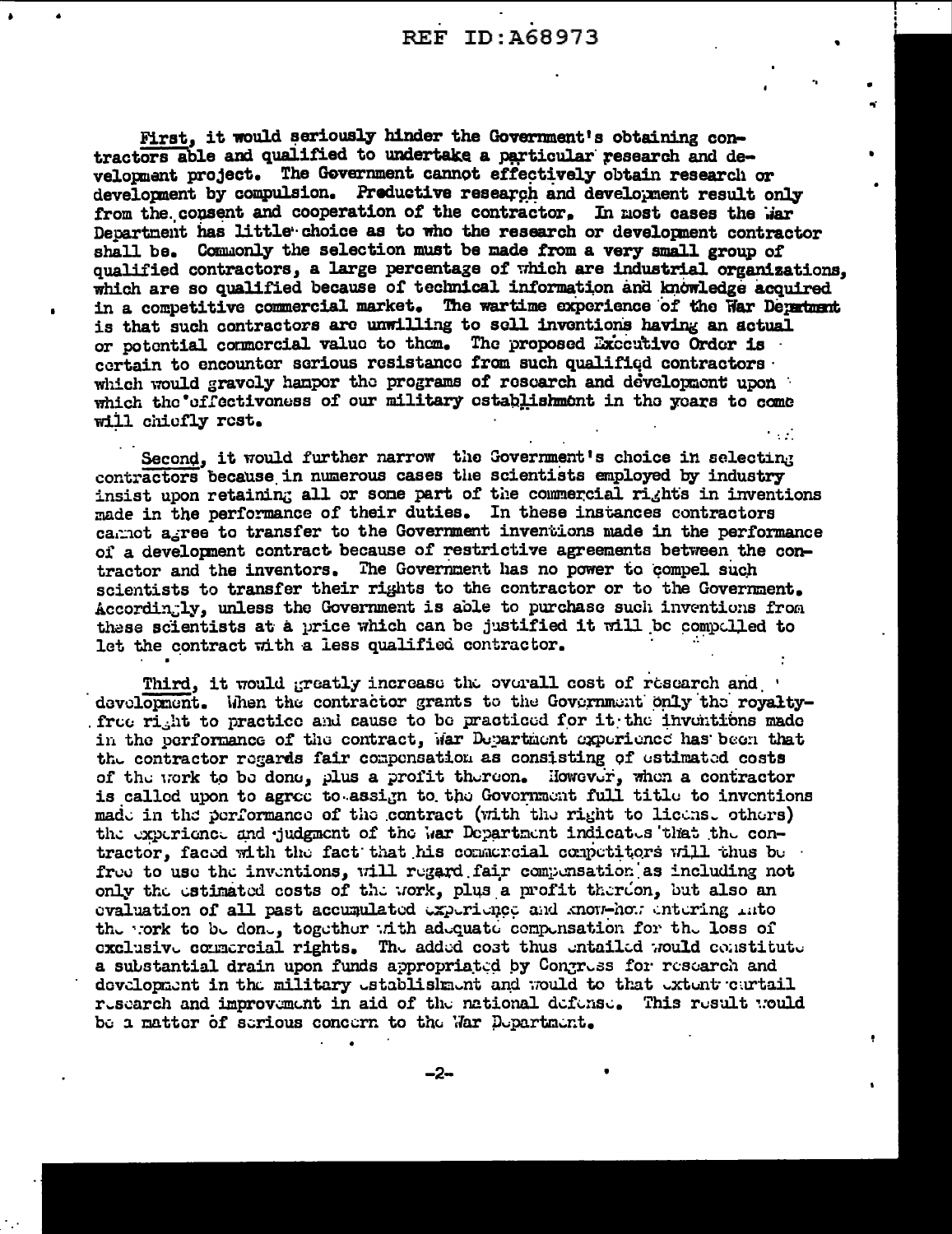With respect to Government employees, it is to be observed that they, like development contractors, must be dealt with on the basis of fair dealing in the individual case. The circumstances of employment vary widely between the several Departments. In many laboratories, arsenals, proving grounds and engineering installations of the War Department it has been found that the ingenuity of the employee has been usefully stimulated by leaving commercial rights in him. I appreciate fully the force of your suggestion that this creates a contingency in which the employee may profit personally. It must not be overlooked, however, that in War Department establishments, engaged in perfecting the weapons and armaments of warfare. many notable contributions of vital importance to the national defense have been evolved under the practice of leaving commercial rights in the inventor. and that this system of incentive may be worth more to all the people than what it costs some of them.

If, notwithstanding the foregoing considerations, you adhere to the recommendations contained in the proposed report to the effect that every Government agency, by regulations and by agreement with employees and contractors, shall reserve the right to an assignment of the title to every invention which involves the use of Government facilities, materials, time. or funds or relates to the authorized or permissive functions of the employee or to the work called for by the contract, I urge that in lieu of recommending to the President that these matters be handled by Executive Order, you recommend that they be disposed of by legislation duly introduced before the Congress in view of  $(i)$  the great public interest in the matter,  $(ii)$  the diversity of opinion which has always been associated with these questions, (iii) the fact that such procedure will afford to Government employees and development contractors an opportunity to present their views to Congress and (iv) the opinion of the majority of the court in the case of United States v Dubilier Condonser Corporation, 289 US 178 to the effect that these questions should be handled by legislation rather than by administrative regulation.

Sincerely yours,

#### signud

ROBERT P. PATTERSON Under Secretary of War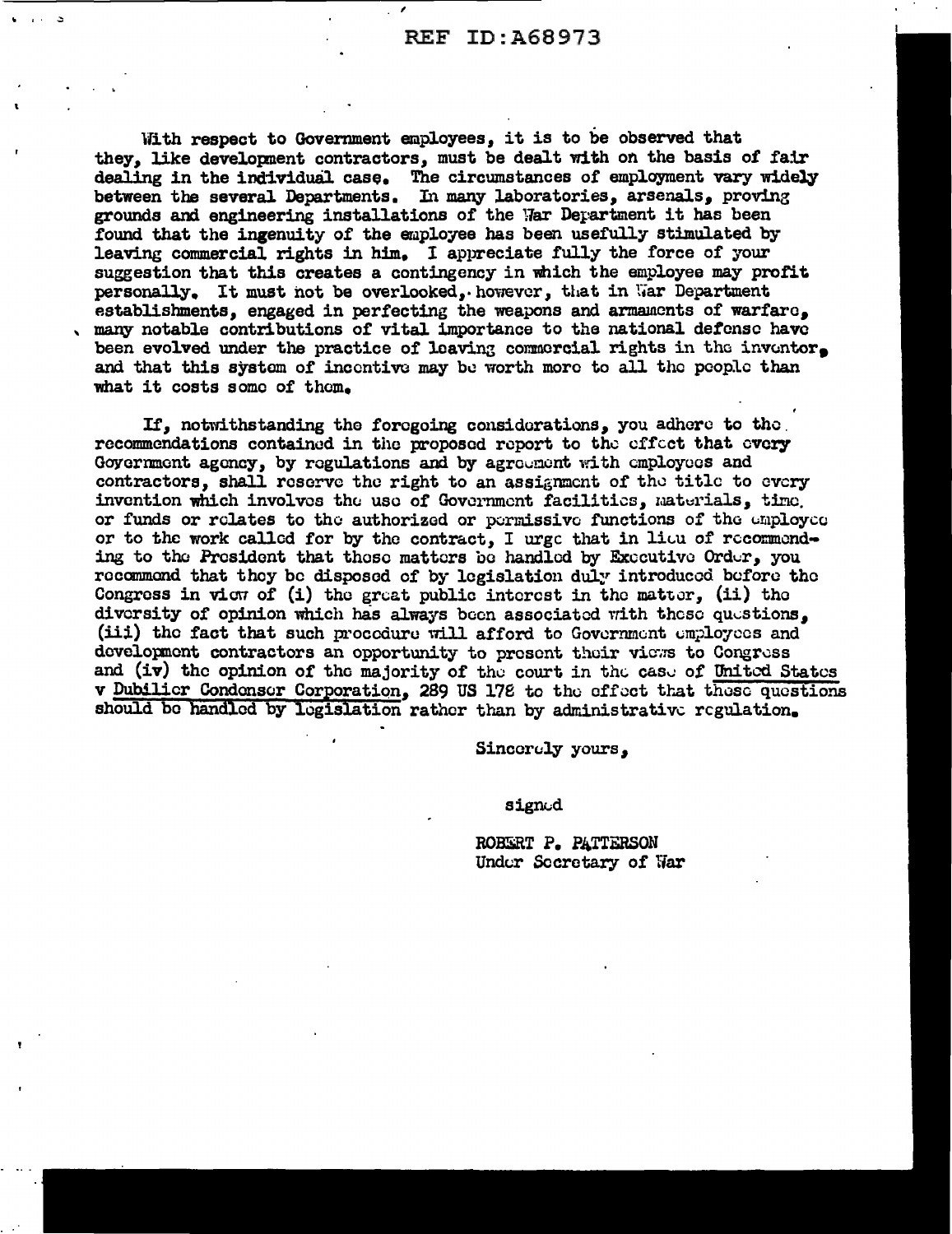# **REF ID: A68973**

COPY

16 January 1947

 $\mathcal{A}$  and  $\mathcal{A}_\bullet$ 

 $\mathcal{L}^{\mathcal{L}}$  ,  $\mathcal{L}^{\mathcal{L}}$  ,  $\mathcal{L}^{\mathcal{L}}$  ,  $\mathcal{L}^{\mathcal{L}}$  ,  $\mathcal{L}^{\mathcal{L}}$  $\mathcal{L}^{\mathcal{A}}$  , where  $\mathcal{L}^{\mathcal{A}}$  and  $\mathcal{L}^{\mathcal{A}}$  are  $\mathcal{L}^{\mathcal{A}}$  $\sim 1000$  ,  $\sim 1000$  ,  $\sim 1000$ 

 $\mathcal{L}^{\text{max}}$  and  $\mathcal{L}^{\text{max}}$ 

#### LEMORANDUM FOR THE UNDER SECRETARY OF MAR

SUBJECT: Comment on So Liuch of the Proposed Government Patent Policy Recommended in a Report Rendered to the President by the Department of Justice as Applies to Government Employees.

The proposed policy recommended by the Department of Justice to be applied by the War Department in dealing with its employees who are potential inventors is, substantially, that the Government take complete title to all inventions and patents made by such employees.

The term "employee" when applied to the Army includes not only strictly military personnel such as officers, warrant officers. and enlisted men, totalling around a million, but also approximately 455,010 War Department civilian employees (as of 30 November 1946), part of whom work in the War Department at Washington, D. C., and the balance in the Field Service outside Washington, but all of whom are, for purposes of pay and administration, divided into eight categories; Professional and Subprofessional; Clerical, Administrative and Fiscal; Custodial, Protective and Crafts.

Since an invention is private property, as held by the  $Su-$ . preme Court in 1890 in Solomons v. United States, 137 U. S. 342, 346, and since maintained, it cannot be taken from the owner by the Government without compensation while the 5th Admendment to the Constitution still stands, in the absence of a contract to convey the same to the Government.

Therefore, in order to carry out the policy proposed by the Department of Justice, it would be necessary to place every employee of the War Department (Civil and Military) under a contract of employment which would provide that the employee assign all right. title and interest in every invention he may make while in Government scrvice.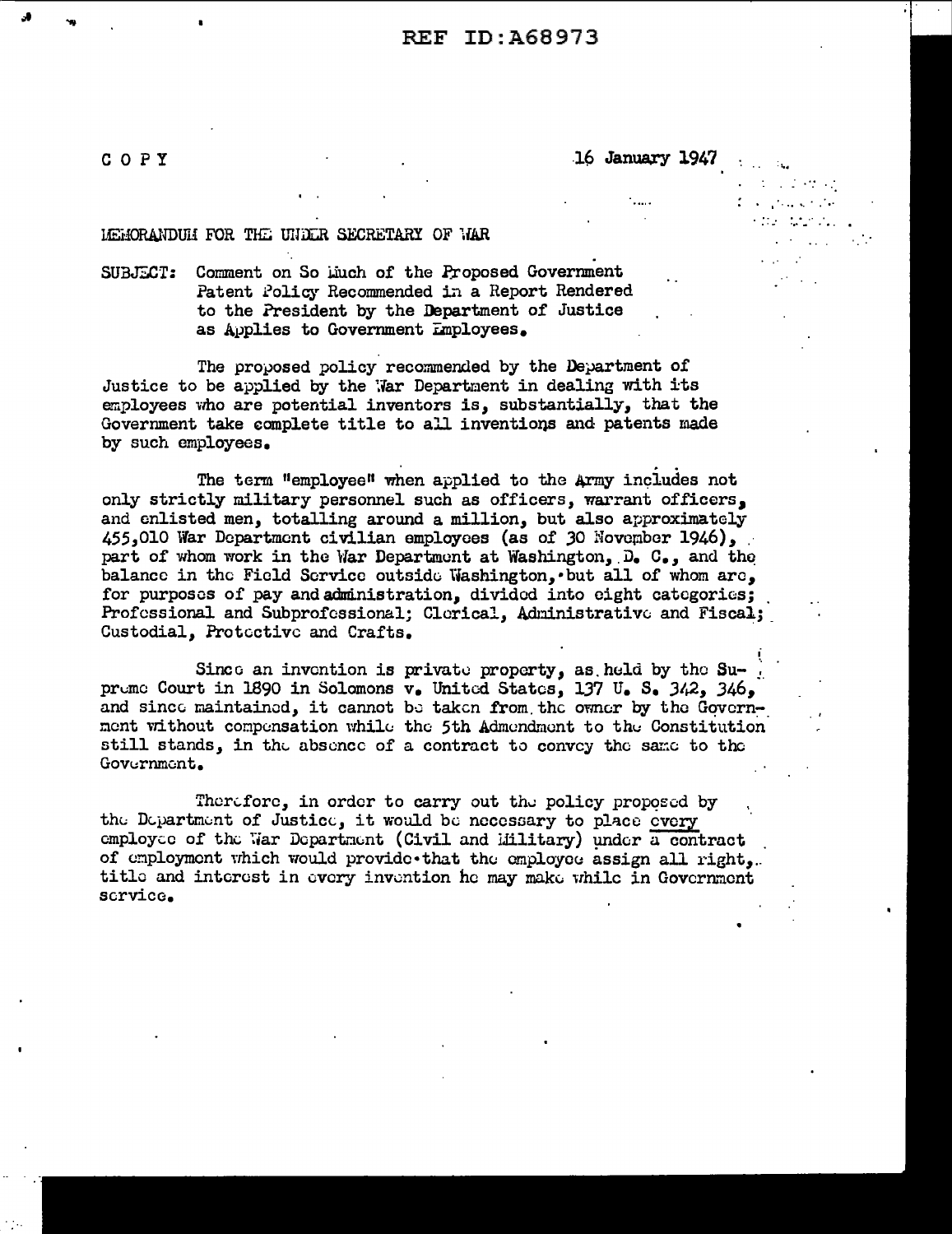Such a procedure, aside from the practical difficulties of operation, such as administration and the inequality of the negotiating parties, would obviously so antagonize "employee" inventors that the probable result would be that any inventions they made would be concealed, or taken out for them as patents by others outside the service. The general effect would be to discourage, rather than encourage, invention.

It is believed that in the matter of inventions the present wise and long-standing policy of the Government toward its employees should remain undisturbed. That policy is that the relation of the Government toward them is to be considered the same as that of any corporate or other employer toward its employees (where the common law relation of master and servant has not been modified by contract).

This policy, as set forth in par. 7, sec. 3, of AR 850-50, generally provides that:

(a) In the case of an employee of the Mar Department or of the Army who is "specifically designated or employed to invent a specific thing and does so at the expense of the Government, the title to the invention and to the patent obtained thereon becomes the property of the Government";  $\Delta\sim 10^4$ 

(b) If the invention "is made in the course of the general employment of such person on the time or at the same set of such a set of second states of states of s cxpense of the Government but not by direct designation or employment for that purpose, the Government has an implied license to use the invention, but the title thereto and to the patent acquired thereon is the property of the inventor";  $\mathcal{L}^{\mathcal{L}}(\mathcal{L}^{\mathcal{L}})$  and  $\mathcal{L}^{\mathcal{L}}(\mathcal{L}^{\mathcal{L}})$  and  $\mathcal{L}^{\mathcal{L}}(\mathcal{L}^{\mathcal{L}})$  $\sim 10^{-11}$  $\mathcal{L}_{\text{max}}$  and  $\mathcal{L}_{\text{max}}$  $\mu_1$  and  $\mu_2$  . The second constant

**Contractor** 

 $\sim 10^{11}$ 

 $\sim 10^{10}$  .

**Carl Mariae** 

 $\mathbf{v}^{(i)}$ 

 $\sim 10$ 

(c) In cases where there is no designation to invent and the development is not evolved in the line of duty of the employee, the Government inventor be-<br>comes "the sole owner of the invention and of the patent acquired thereon, and no implied license  $\sim 10^{11}$  km  $^{-1}$ accrues to the United States" by reason of his employment.

 $\mathbf{2}$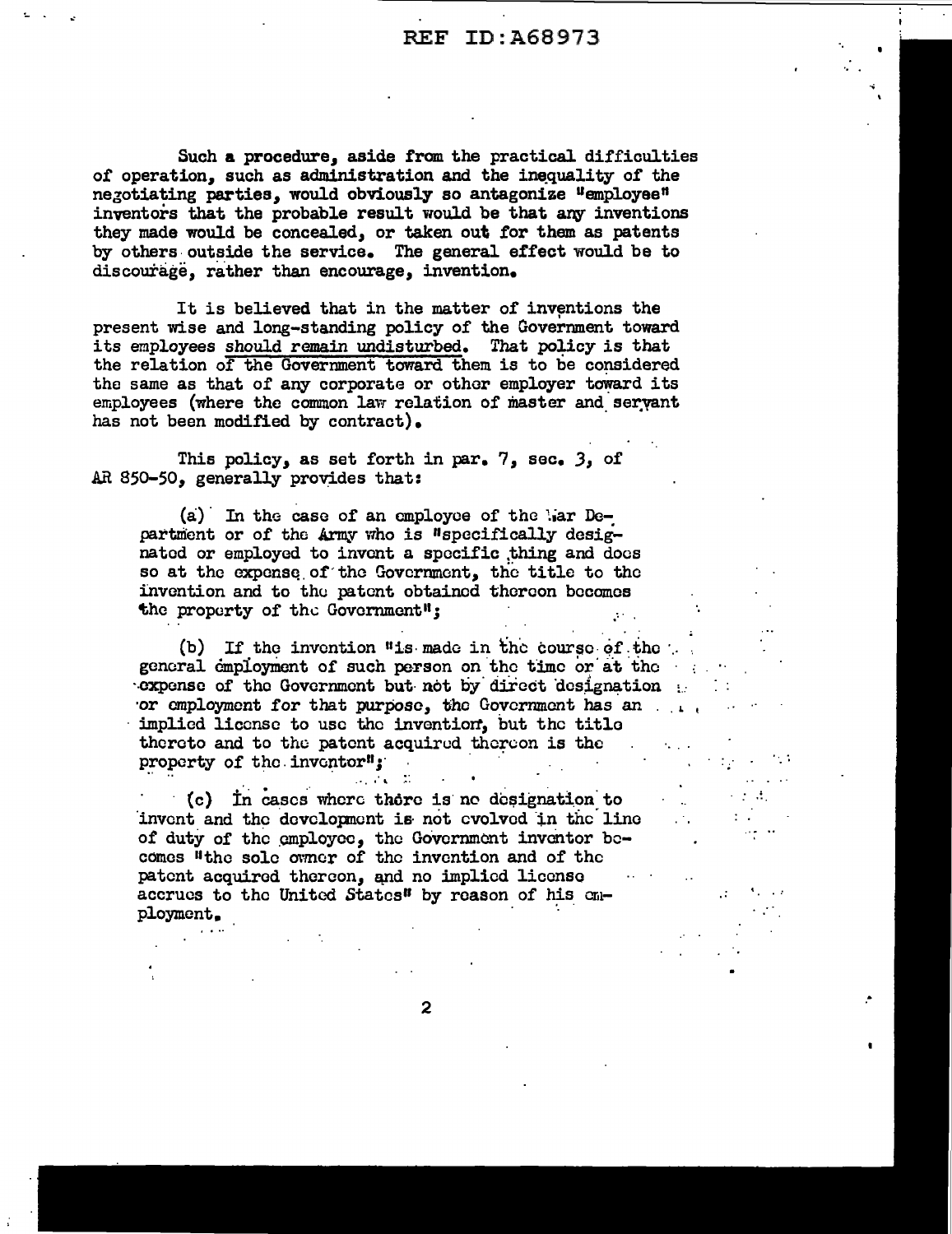In addition to the considerable legal difficulties inherent in the modification of the present War Department policy proposed in the Department of Justice report, there is the practical difficulty of regarding Government "employee" inventors for their inventions. In my opinion the hope of financial reward offers the strongest incentive to invent. Under the present policy, wherein the "employee" retains the commercial rights to his invention, many valuable inventions are made available to the Government on a royalty-free basis. Unless a system of cash bonuses or promotions and salary increases is provided which would substantially replace the financial returns that might be realized from patent rights, the incentive to invent will be destroyed and many valuable men will be led to leave Government service and enter private cmploy.

Considered both from the logal standpoint and as a question of practical, operative administrative policy, a uniform equitable policy of procedure for the Government controlling its relations with Government employees as to their inventions and patents is highly desirable, but, because of public interest and the personal legal rights of the parties involved, such policy can be defined only by Congress and no power to declare such a policy is, or can be, legally vested in administrative officers. This identical point is stated at length (pp. 205-209) by Justice Roberts in writing the decision of the Supreme Court in United States v. Dubilier Condenser Corp., 289 U. S. 178, which same point was also concurred in by Justice Stone and Justice Cardozo in separate opinions (pp. 219-223) in that case.

In view of these considerations it is recommended that the War Department assent to the recommendation of the Department of Justice only to the extent that the decisions of the Supreme Court as expressed in Solomons v. United States, 137 U.S. 342 (1890), and United States v. Dubilier Condenser Corp., 289 U.S. 178 (1933), and the existing policy of the Mar Department as expressed in AR 850-50, legally and logically permit.

"SIGNED"

THOMAS H. GREEN Major General The Judge Advocate General

3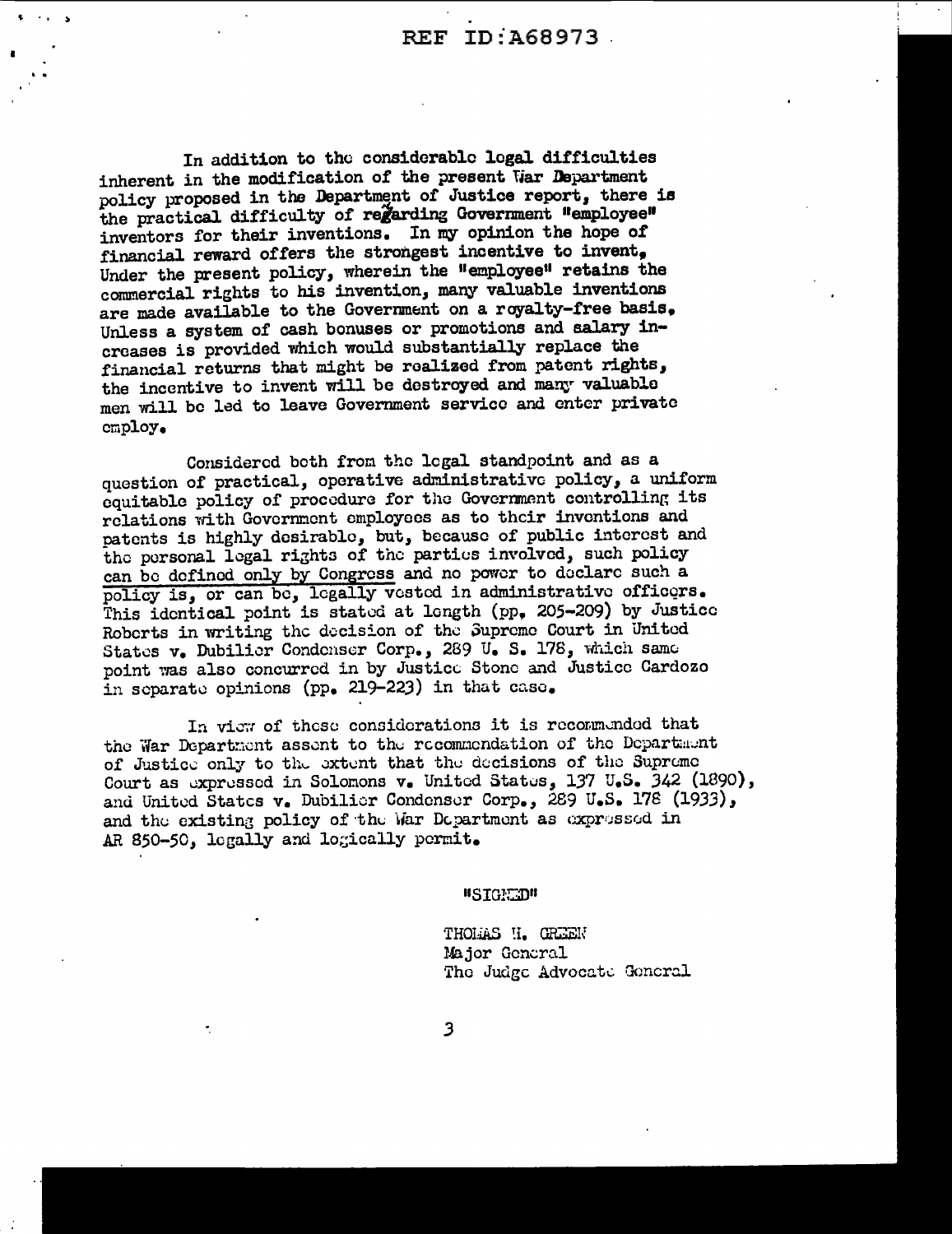## WAR DEPARTMENT

## **MONITOR**

27 January 1947

ńу

The President

The White House

Dear Mr. President:

This letter is to express the views of the Mar Department with respect to the Final Report made to you by the Attorney General, dated October 9, 1946, recommending a uniform patent policy for all government agencies. The War Department has not seen this Report, but the Attorney General submitted under date of December  $6$ , 1946 a summary of the con- tents of the Report.

· You are fully aware of the absolute necessity .for an adequate research and development program to meet the national defense needs of the United States. Such a program will naturally result in many new inventions some of which will have commercial application. The obvious purpose of the patent policies recommended by the Attorney General is to assure full and free use of such inventions when made by Government employees or contractors. I realize the desirability of a uniform policy and will accomplish this result. However, after careful study and consideration, I am satisfied that adoption of the recommendations would. wreck the war Department's research and development pro gram.

On August  $14$ , 1945, the Assistant Attorney General submitted a similar plah for the consideration of the War Department. In my reply of September 24, 1945, copy of which is inclosed, I pointed out at some length the reasons why I was satisfied that plan would not work. In a letter of November 2, 1945, copy or which is also inclosed, Dr. Vannevar Bush, Director of the Office of Scientific Research and Development, expressed his concurrence in my views. The experience of the war Department since VJ-Day in attempting to place re search and develo pnent contracts has served to strengthen *1If3* former views.

'fhe facilities of the Government and of private organizations engaged solely in research are wholly inadequate to meet the needs of the War and Navy Departments. The cost of acquiring adequate facilities and staffing them with qualified personnel would be prohibitive.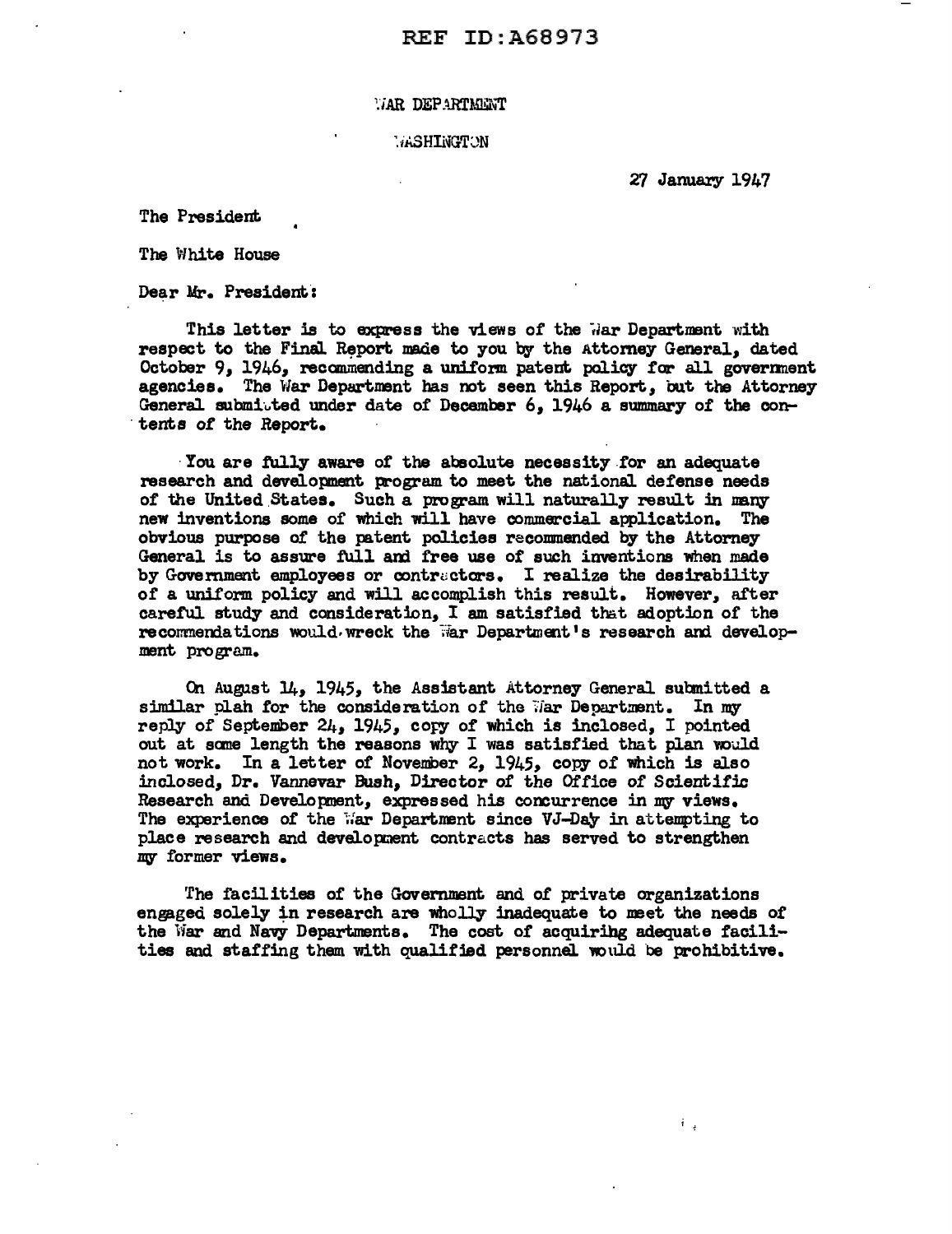Consequently, we must depend upon industry for a large and important part *ot* our program. Industrial concerns have exhibited extreme reluctance to enter into research and developnent contracts under present policies which are considered by them as unduly favorable to the Government. The adoption of an arbitrary policy would make it impossible to carry out our research and development program.

The exception provided in the Attorney General's plan would be slow and cumbersome and would not overcome the objections of industry. Moreover, final authority to determine whether a War Department contract could be made would be placed in the hands of the proposed Patent Administrator, a Government official who would have no responsibility for the national defense.

However, to comply as far as practicable with the spirit of the Attorney General's recommendations, the War Department will endeavor to obtain title to inventions made in the performance of research and development contracts when feasible and provided the additional cost therefor is not unreasonable. It is believed that agreements of this type can be arranged with contractors who have no commercial patent position to maintain, such as educational institutions and organizations whose main business is research and developnent. I am causing instructions to this effect to be issued to the procurement services.

The Govemment Patent Administration, as proposed by the Attorney General, is unsatisfactory to the War Department. Notwithstanding the fact that, according to our estimates, the War and Navy Departments file 95% of all patent applications handled by governmental agencies, control over 90% of all patents owned by the Government, and supply over 95% of the federal funds expended for research and development contracting, the War and Navy Departments are each accorded but one representative on the Government Patent Administration recommended by the Attorney General, as against representatives fran eleven other Govemment agencies and four public groups. While such a body might be valuable in a coordination and advisory capacity, final administration of patent policies with respect to contractual matters and employee relations should be left to the executive departnents charged with responsibility therefor.

Inclosed herewith is an opinion of The Judge Advocate General which explains the present War Department practice with respect to inventions made by employees. It also points out the necessity for legislation by the Congress to put the proposed plan into effect. In my letter of September 24, 1945, mentioned above, I pointed out the value to the *Var* Department of encouraging ingenuity on the part of employees. In my opinion, the hope of financial reward offers the strongest incentive to invent. Unless a system of cash bonuses or promotions and salary increases ia provided which would substantially replace the financial returns that might be realized from patent rights, the incentive to invent will be destroyed and many valuable men will be led to enter private employment rather than Government service.